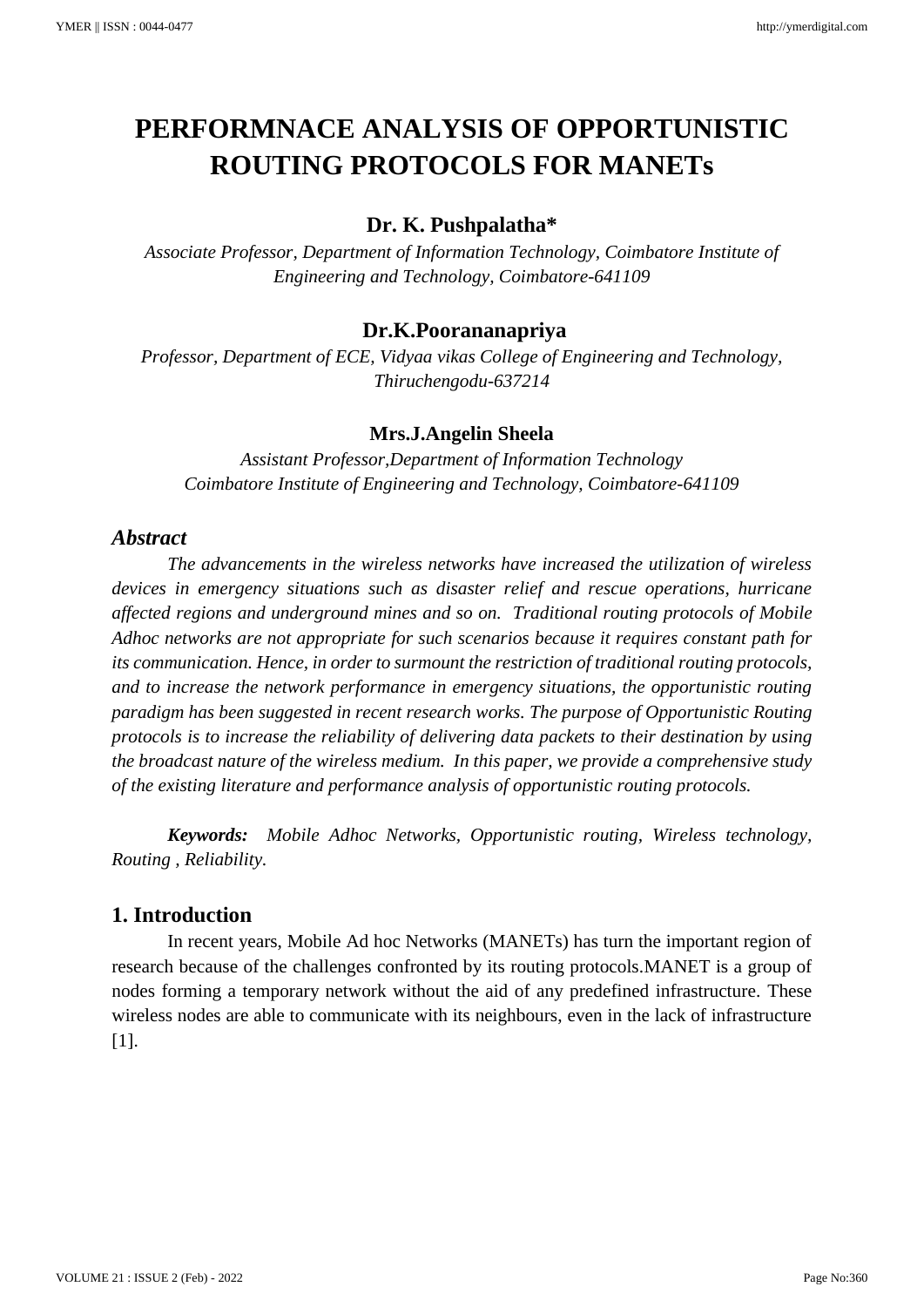

Fig 1. Mobile Ad hoc Network

The nodes that are present in each other's transmission range can directly communicate among themselves. If not, it requires the assistance of other nodes for forwarding the packets. The Fig.1 shows the Mobile Ad hoc Network. The nodes A and B and the nodes A and C are directly communicating with each other, whereas the nodes C requires the assistance of node A for communicating with the node B as node C is not in the direct transmission range of B. These types of networks can be implemented anywhere, any place at any time. At any time, a node can come in and go to the network transmission range. Hence the topology of the network changes from time to time.

The performance of the network is determined by its underlying routing protocol. Over these years a number of protocols have been suggested for solving the routing problem in wireless networks.A clump of research work has been taken out in the past to improve the performance analysis of traditional routing protocols. Based on the analysis, the protocols like DSR [2], ZRP [3] and AODV [4] faces difficulties in handling dynamic topology and unpredictable wireless medium. Recent studies show these traditional routing protocols encounters numerous difficulties in handling with unpredictable wireless medium and random moving nodes. Most of these protocols rely on choosing the fixed path before communication takes place. But it is very hard to hold a defined path or a fixed topology for forwarding the packets in high mobility environments.Once the communication path breaks, the data would be lost which leads to disruption in the communication [5].

To conclude, traditional routing protocols are not suitable as it requires constant path for its communication. The route is established before the communication takes place. But it is very difficult to predict a constant path in such situation. Alternatively Opportunistic Routing (OR) requires great attention nowadays as it utilizes the advantage of broadcasting nature of the wireless medium for its communication [6].

In this OR routing, the relay node is determined by the potential ability of nodes from its neighbourhood. Instead of selecting the predetermined path, OR transmits a data packet so that it is received by multiple nodes in its neighbourhood which later form the candidate relay set. Further, the best relay node is selected from the candidate relay set for forwarding the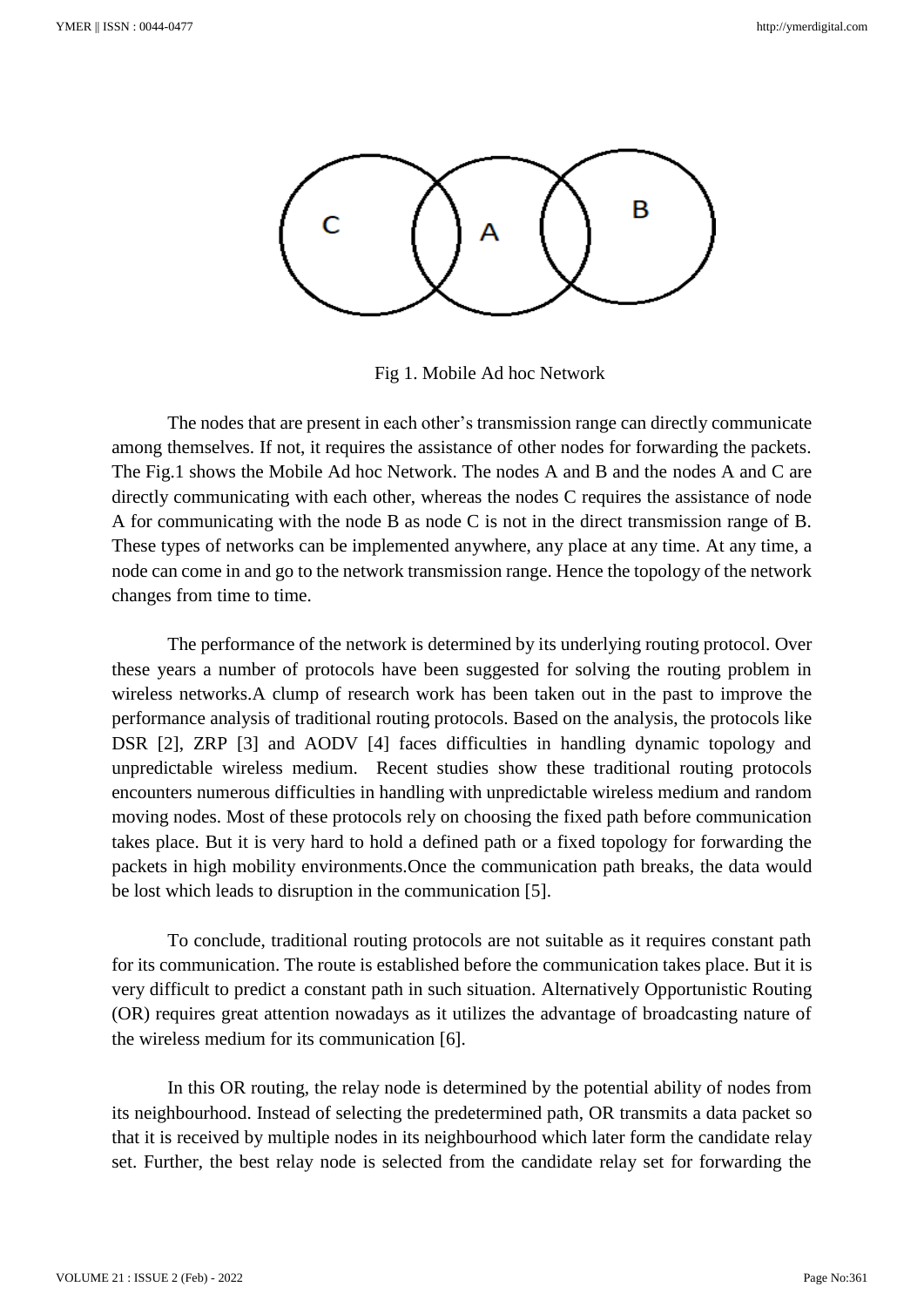packets. The same process is repeated until the data packet reaches the destinations. So the packet retransmissions are greatly reduced in OR routing, which leads to increase in the performance of the network. This property has encouraged to use of OR in wide range of emergency applications. By considering the increasing importance of OR in today's communications, we provide the comprehensive study of various OR techniques in recent technical literature.

The rest of this paper is organized as follows. Section 2 presents components and classification of OR routing techniques. Section 3 discusses the various OR protocols in the recent technical literature. Section 4 presents the summary and future research directions. Finally section 5 concludes the paper.

# **2. CLASSIFICATION OF OR ROUTING PROTOCOLS**

As discussed, In OR routing, the node broadcasts a data packets to its neighbours instead of forwarding it to preselected single node. These candidate nodes are prioritized to specific metric like the position of the node, trust and energy etc.,Based on these metrics, the best relay node is selected from the candidate node set to forward the packet. This process is repeated until the packet reaches the destination. Thus the operation of OR consists of four steps.

- 1. Data broadcasting.
- 2. Candidate node Set construction.
- 3. Relay node selection.
- 4. Data forwarding.

In OR routing, each node sends a packet to multiple nodes simultaneously. Hence, if any one of the node fails, any other node that received the packet can pass it on.The candidate node set is built based on receiving data packets and are prioritized based on some specific metric.To avoid duplicate transmissions, the highest priority node from the candidate relay set is selected as a relay node for forwarding the packets. The priority metric choice is depends on routing protocol objectives and requirements. In military like applications, security is more important and Emergency like applications, the device location is an important criteria for saving many people lives. Therefore the relay node is selected either based on security or with the location which is closest to the destination node[7]. The following Fig 2 shows the classification of OR routing technique based on relay node selection.



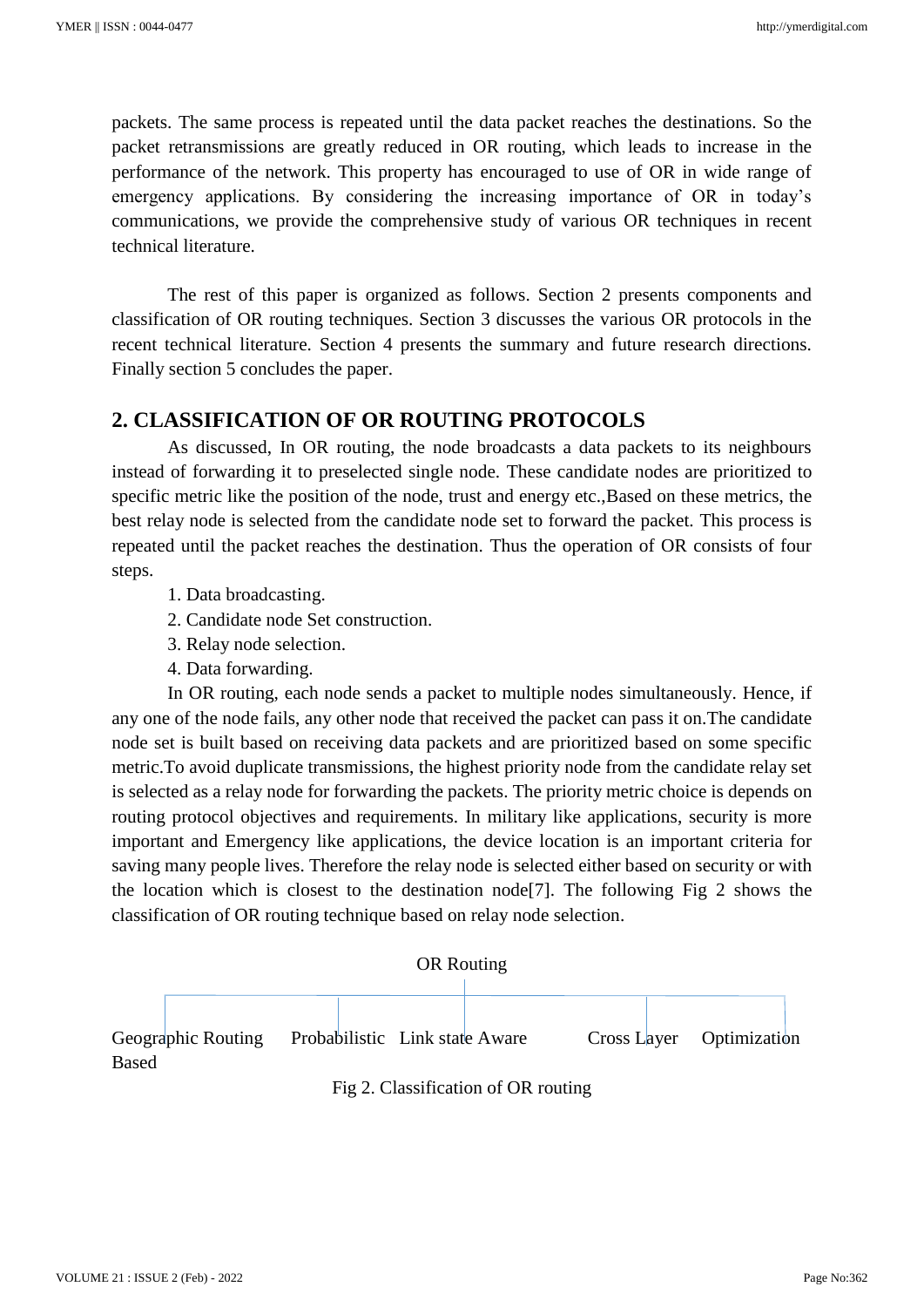#### **2.1 GEOGRAPHIC OPPORTUNSTIC ROUTING**

This type of routing is based on the position information of the nodes. It overcomes the lack of infrastructure in mobile ad hoc network and adapts to frequent updating in network topologies.

Fussler et al. [8]haveproposed a geographic opportunistic routing protocol,Contention Based Forwarding (CBF), in which the node which is nearest to the destination among all the neighbours is selected as a relay node for forwarding the data packet. This relay node selection is performed opportunistically via cooperation among multiple nodes in its neighbourhood. In this routing, the node who wishes to send the packet broadcasts an RTF (Request to Forward) packet to all its neighbours, and its neighbour nodes compete with each other to reply with a CTF (Clear to Forward) packet. The CTF transmission is determined based on distance and timer, thus that the receiver with the minimum distance replies first. Once the process is completed, the sender transmits the packet to this selected relay node. The process is repeated until the packet reaches the destinations. It does not require of any exchange of topology information for sending the packets as for the situation in traditional routing. However it consists of delay because of RTF and CTF control messages exchanges and the waiting time for the CTF reply.

Zeng et al. have proposed Geographic Opportunistic Routing (GOR) [9], an improvedversion of the CBF protocol. GOR protocol is designed to defeatthe limitations of CBF protocol. In this protocol, timer based coordination is used for reducing the overhead.The candidate relay nodes are sorted according to EOT metric. It considers both distance delay cost incurred by the coordination process. Thus the node with the highest priority will get a chance to forward a packet.Based on the experimental results, it evidences that the throughput is increased by GOR compared to CBF. It also relies on packet overhearing which prevents lower priority nodes transmitting the same packet at some extent. But it does not prevent the duplicate transmissions completely.

Yang et al [10] have proposed Position based Opportunistic Routing (POR), which is deployed to give robust packet delivery in critical Wireless Ad hoc networks where malicious nodes expeditiously drop packets. The position information is utilized in the routing module for supporting the mobility in multi-hop wireless networks.

In addition to handling portable wireless networks, POR supports multicast transmissi ons as well.It does not just deal with mobile wireless networks, but it supports multicast transmissions also. However, these multicast transmissions may introduce packet redundancy and randomness, thereby arriving at the forwarding of packets robust to node failure or attacks. Based on the experimental outcomes, POR allows more than 90% of the packets to be delivered in a moderate MANET with all nodes maliciously dropping the data packets with the probability of 50%. However, this efficiency is reached at the detriment of increased duplicate transmissions and buffer occupancy. All of the aforementioned geographic opportunistic routing protocols use the Unit Disk Graph Model that characterizes the propagation using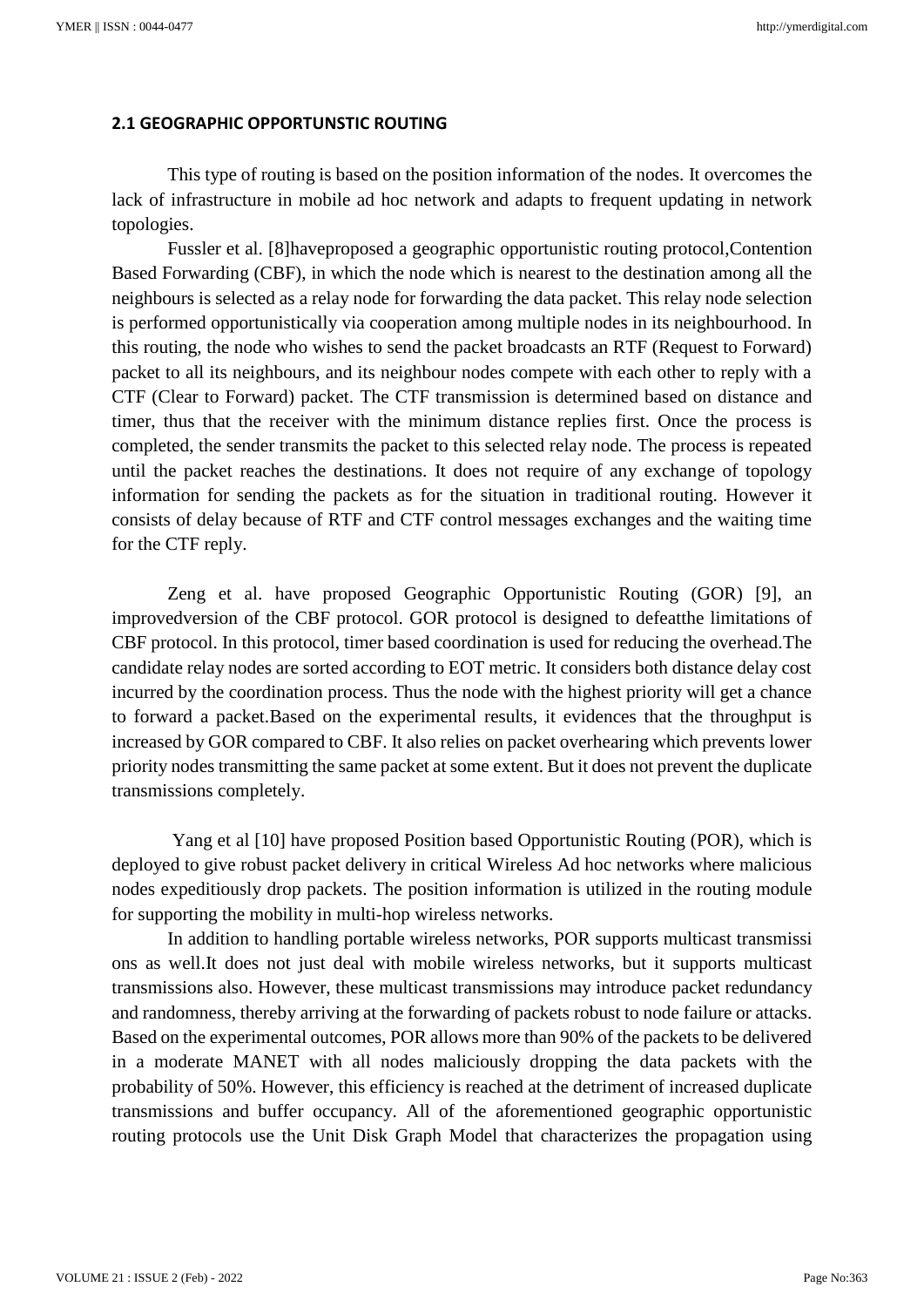coverage circles. It may not be the best model for geographic routing, especially in high mobility and traffic wireless networks as it does not take quality of service into consideration.

#### **2.2. LINK STATE AWARE OPPORTUNISTIC ROUTING**

Based onprobabilities in the delivery of packets inwireless networks, the Link state aware routing protocol wasproposed by Biswas et al. that deals with the ExOR [11], which is the earlierlink state aware opportunisticroutingframework.The routing and MAC (Medium Access Control) operations are integrated into this protocol.Initially, the sender sendsa batch of 10 to 100 packets with a set of nodes that could possibly send the packets to suitable destinations. In the forwarding relay node set, each neighbour waits for their turn for further transmitting the received packets. The author had proposed a TDMA based MAC scheduling scheme that enforces the relay priority in the forwarding set, so that the candidate relay on forwarding the packets only if all higher priority candidates fails. This priority is quantified using the Expected Transmission Count, ETX metric that addresses the expected number of transmissions that are required to route a packet to the destination. These ETXvaluesaredetermined based on the information of the complete set of inter-node loss rates. The EXOR protocol increases the throughput in terms of link-state awareness property by a factor of two to four compared to traditional single path routing.A serious shortcomingsare discussedrelating to the forwarders coordination. The coordination method creates duplicate transmissions, particularly when the candidate forwarders are connected with low-quality links.

Hsu et al.[12] proposedECONOMY, a duplicate-free ETXbasedopportunisticroutingprotocol. To overcome the problem of duplicate transmissions, this protocol filters out the candidate relays that are not able to hear one another that is fully connectedwith CRSs. The ECONOMY uses token passing, in which only one token holder is allowed to forward packets. The simulation findingshave shownthat this protocol uses only a fewer amount of transmissions for transmitting a packet to the destination compared to ExOR. The performance rating in Economy is up to 100% which is compared to traditional routing in terms of throughput.This efficiency increase illustrates, this protocol induces a significant overhead that is prohibitive in low power Wireless Sensor Networks.

In reference to [13], Chachulski et al. introduced a MAC-Independent Opportunistic Routing and Encoding Protocol (MORE), which uses both opportunistic routing and intra-flow network coding that increases end-to-end throughput of the network. The MORE is also the basic opportunistic routing scenario to adopt network coding as the coordination method. Also, the MORE divides initial data packets into batches, each with K packets. The source node continuously transmits inrandom linear combination of K original data packets in the same batch. The receiving node which is closest to the destination in the ETX is subsequently chosen as the next forwarder. The forwarder only stores the packets that are linearly independent of the previously received packets in the same batch in order to avoidpacket duplication. Upon receiving K linearly independent packets, the destinationnoderestorestheoriginaldata packets received and later issues an Acknowledgment (ACK) after the reception of the packets thus allowing it to forward on to the next batch. The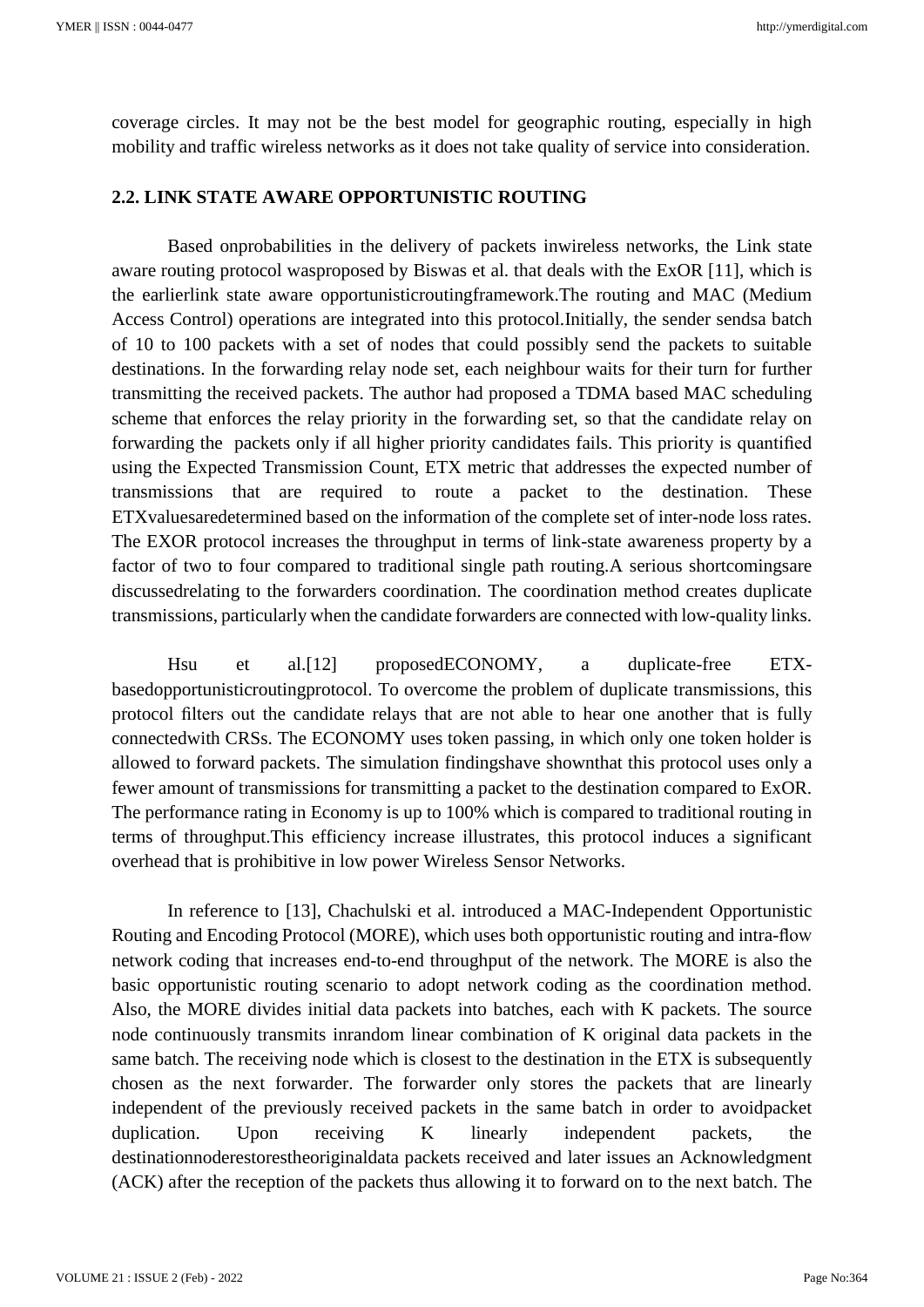results shows that MORE achieves greater throughput than ExOR and traditional routing. In the absence of hop-by-hop acknowledgements in MORE, relays do not knowwhen to stop transmitting, which results in triggering of redundant packet transmission.

Cumulative coded acknowledgements(CCACK) [14], a more efficient opportunistic routing protocol based on network coding, also includes a new cumulative model that provides acknowledgement system for secure packet transmission. The system also enables nodes to recognize network coded traffic with virtually zero overhead to the upstream nodes. CCACK utilizes a network based acknowledgement (NSB-ACK) coding to reduce redundant packets.

Basically the candidate node relies on adding a hash vector to the packet header to disseminate its space information to other packets**.** When a relay overhears the hash from its neighbours, it can decide whether to produce linearly independent packets for them or to stop sending. CCACK utilizes an efficient credit based, rate control algorithm in addition to this acknowledgement scheme. CCACK increases both throughput and average of 45% and 8.8% respectively when compared with MORE.

The main limitation of these protocols is regarded through the use of a regular ETX measurement schemes based on probing which lead to incorrect values. As the actual relay node is chosen opportunistically, the routing method of these works is insensitive to ETX accuracy. The inaccuracy therefore only affects the candidate relay nodes in static wireless networks. In dynamic networks with high mobility, the issues becomes more prominent. Indeed, the probing technique in such networks no longer helpful as it does not provide any useful or accurate state information.

#### **2.3 PROBABILISTIC OPPORTUNISTIC ROUTING**

The purpose of probabilistic opportunistic routing protocols is to support mobility in wireless nodes effectively.This probabilistic approach is basicallyadopted by Burgess et al. in [15]. The authors proposed MaxProp, a joint scheduling and routing protocol. This protocol schedules the stored packets of the chosen node based on its cost being assigned. The packet delivery estimate is determined by the governing mobile node at each new encounter with another node in the network. Such mobile node holds a vector listing estimations of the required probability of meeting every other node.

The Fixed Point Opportunistic Routing (FPOR) protocol suggested by Conan et al[16] is used to enhance the general delay addressed by the average packet transmission. The authors deal with the design and analysis of two-hop relay setting and extend it recursively to the multihop environment. They also demonstrate that this routing strategy is at the fixed point of a recursive method and it provides maximum throughput. It is qualified as the probabilistic approach, because of its main procedure which is based exclusively on estimates of the average inter contact between pairs of the nodes in the network. These estimates were therefore obtained from distinct classical probability distributions of theintercontacttime interval like (Poisson,randomandexponential distributions) in order to make the issue tractable. It is also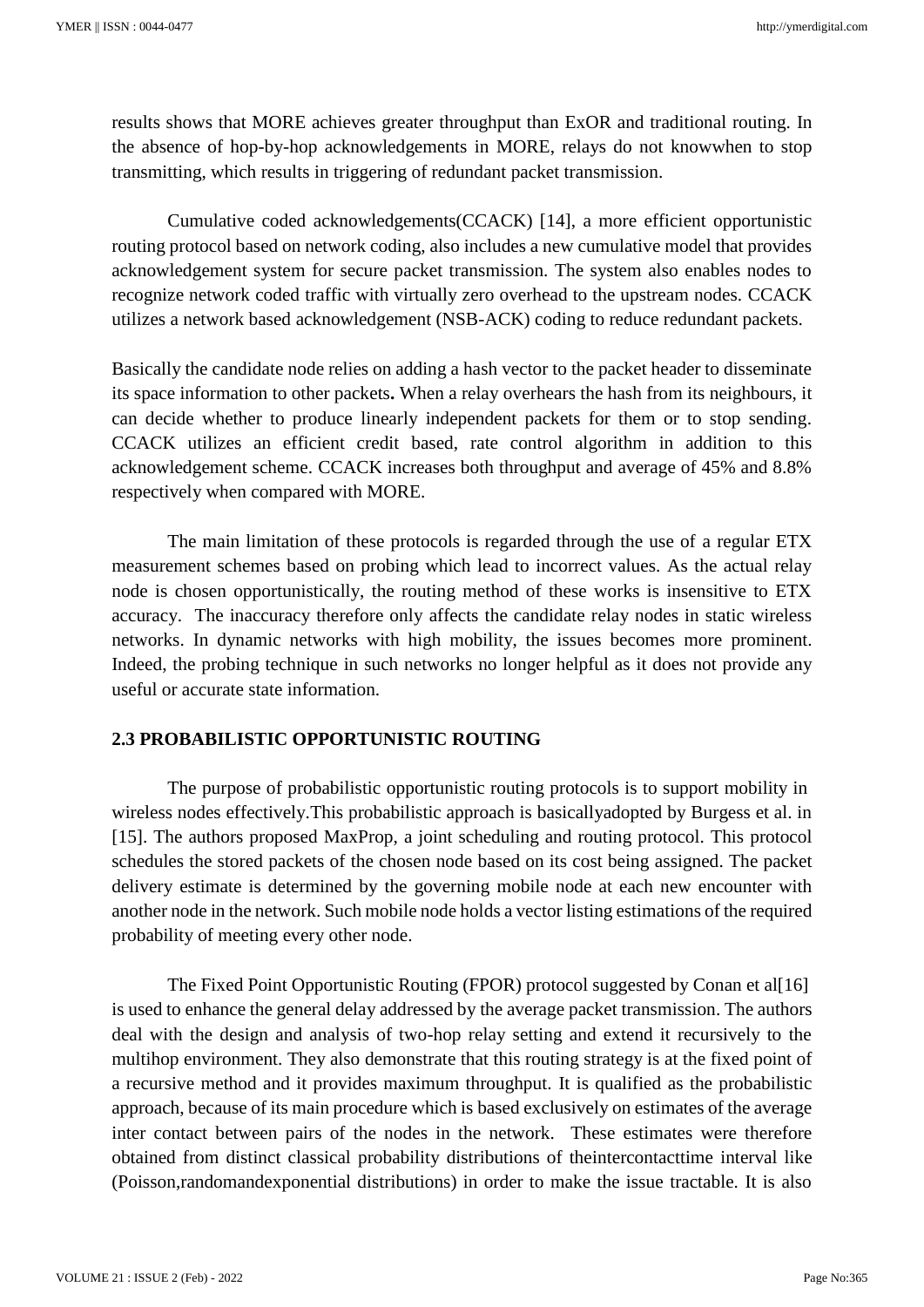loop free and converges in polynomial time. Butthe real network dynamics is not taken intoconsideration. The development further encounter probabilities, rather than general, real system related entities.

Nelson et al. suggested EncounterBased Routing (EBR) [17] a quota-based protocol wherethe upper bound relay on the amount of replicas per mitted in the network that is stable during the creation of messages.For each node , EBR predicts an encounter value using past information and estimated value for forwarding the packets. The encounter value of each node depicts its rate of encounters and is determined using an exponentially weighted moving average technique. This protocol alsofocuses on the nodes that experience a large amount of encounters that are most likely to pass the message to the suitabledestination than the nodes that only infrequently encounter others. The nodes have higher priority are selected as the actual message forwarder node. The number of packet replicasis produced by the EBR protocolwhich is lower than the one caused by the Delegation Forwarding mechanism.

Pushpalatha et al. [18] proposed Disruption tolerant Secure Opportunistic Routing Protocol (DTSOR) for improving the network performance. In this method the routes are established based on the potential ability of the nodes and also trust worthy of the nodes in the neighbourhood are also considered for routing strategies. The node with the highest priority is considered as the best forwarder node for forwarding the packets.The Packet delivery ratio also increases when number of malicious node increases because of trust based evaluation procedure.

#### **2.4 CROSS LAYER OPPORTUNISTIC ROUTING**

Bletsas et al.[19 ] have suggested an opportunistic relay protocol that is best suited for noise and interference-limited slow fading environments. This protocol utilizes a distributed PHY-aware reactive relay selection scheme that requires no communication between relays.The bestrelay node selection is chosenbased on the link quality estimate towards the destination node. Each estimate of the relay node is owned by the Received Strength Signal Indicator (RSSI) which listens from the perspective of the location to a pilot signal.Based on the Carrier Sense Multiple Access method (CSMA), the candidate relay nodes are concerned with the medium, with a back off timer per relay being set depending on their own instantaneous signal strength. This protocol consists of two phases for implementing the relaying mechanism. In the first phase, the source node sends the data packet and in the second one, the selected best relay forwards this packet to the appropriate destination. The duration of these two phases is equal to the interval of coherence. Then it is assumed to be in the order of hundreds ofmilliseconds.Therefore without any delay the packetsarerelayed. The major restriction is that it can only be used to relay packets via two hops.

Lee et al. suggested a simple and practical Opportunistic Routing (SPOR) algorithm [20] for multi-hop wireless networks. SPOR comprises of iteratively forwarding a data packet and acknowledging its reception at each hop count. When the packet reaches the destination node, the latter will broadcast an ACK which will prevent furthertransmissionofthe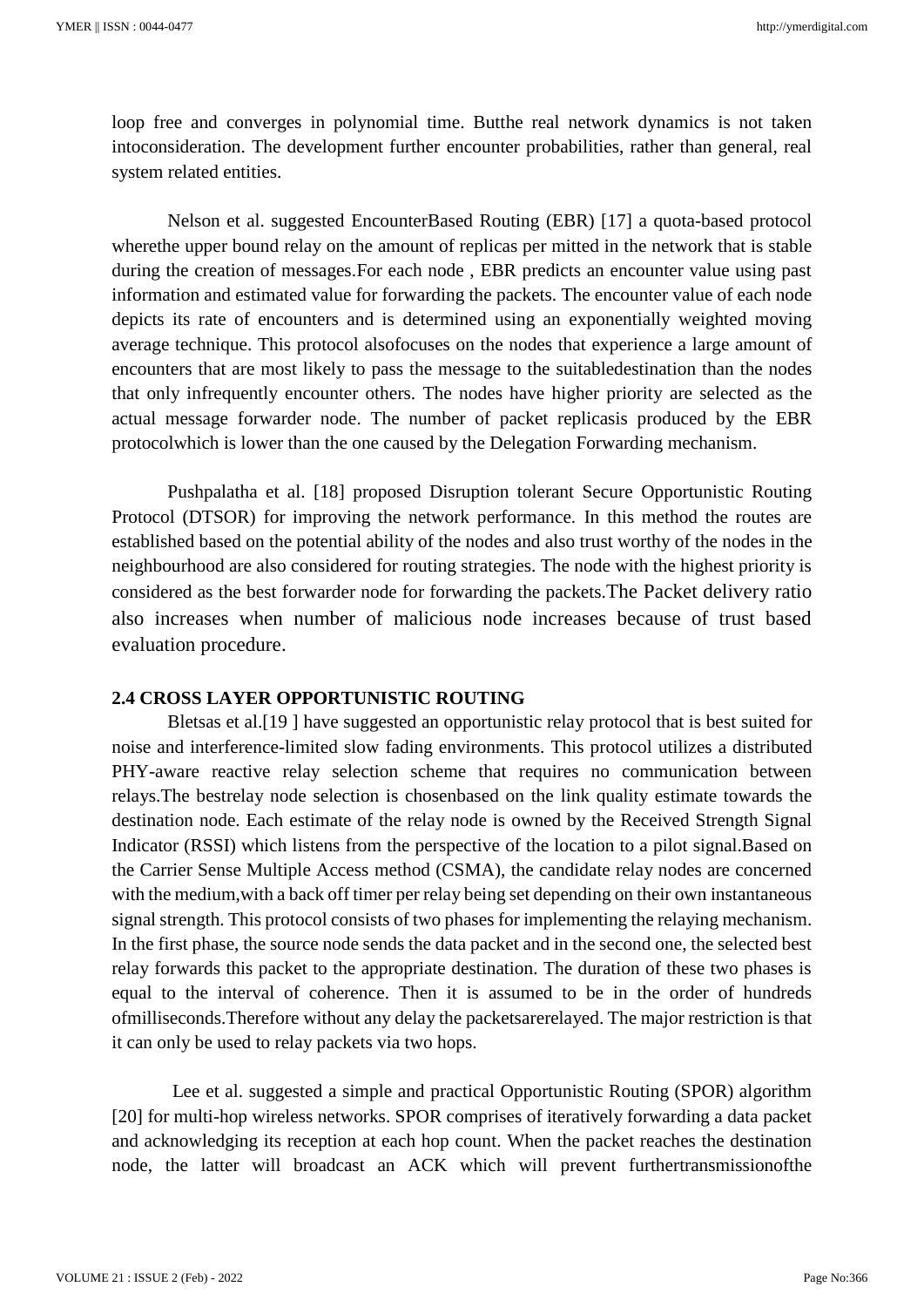packet.Theauthors also discussed the interference-aware assessment of the throughput performance of the proposed protocol. Theresultsshowthat the SPORachieveshigherthroughput and better performancethan traditionalrouting, which is used for short-haul paths. Theopportunistic route length is greater than four hops, and the performance gain becomes marginal. The limitation is that itconsiders only the linear one dimensional network model.

Mao et al.[21] proposed EEOR protocol, an energy-efficient opportunistic routing protocol for Wireless sensor networks. The protocol deals withthe selection of candidate relays and optimizes the priority system to minimize energy consumption. Moreover, the adjustable transmission power is also taken into consideration. The sender speeds up gradually its transmission energy up to a maximum limit, thus increasing the number of its neighbours. The sending nodereceives an increasing sequenceofCRS that corresponding to the level of transmission power levels. These CRSs are later sorted by their energetic costs. The major limitationof this protocol is that it does not take into account other parameters into considerationthat affects the energy consumption like interference.

Lu et al. suggested Position Based Opportunistic Routing PRO [22], an opportunisticrelaying-based link layer retransmission protocol for MANETs that uses the information provided by the PHY and the MAC layer for providing the successful packet retransmission. The PRO allows overhearing nodes to act as relays that retransmits the data to the destination nodes on behalf of the source after knowing the transmission of failure nodes. Toachieve the goal,using a run-time calibration process,the PROprotocol first estimates the instantaneous quality of the link to the destination. After using a local qualification process, it filters out the poor relays. Then the node with highest RSSI is chosen as the relay node for transmitting the packets to the destination .This protocol is compatible with conventional IEEE 802.11 standard and allows the co-existence of PROenabled and legacy IEEE 802.11 devices.

#### **2.5 OPTIMIZATION BASED OPPORTUNSTIC ROUTING**

Li et al. suggested a scalable opportunistic routing protocol, Localized Opportunistic Routing (LOR)[23].This protocolfirst utilizes a graph-theoretical scheme to partition the topology of wireless network into several comparatively small sub-topologies, called the Close Nodes Sets (CNSs). Based on the local information these CNSs are nested and constructed. The inter CNS and intra CNS routing is carried out by using a distributed Bellman–Fordalgorithm depending on whether or not the source and destination nodes lie within the same CNS. The LOR performs locally optimal opportunistic routing suitable for wireless large scale networks with lower complexity compared to MABF [24]. This protocol has a time complexity of  $O(n^2)$ , where n is the number of nodes in a CNS. This latter is much lower than the number of nodes in the whole network. The LOR achieves a trade-off between the global optimality of the used forwarder lists from its neighbourhood and routing scalability.

Fang et al. [25] addressed, the issue of opportunistic routing protocol subject to K constraints like time constraints, energy constraints, etc.,The problem of NP-hardnessis achieved with polynomial time K-approximation when K>1.Here, the Multi-constrained Any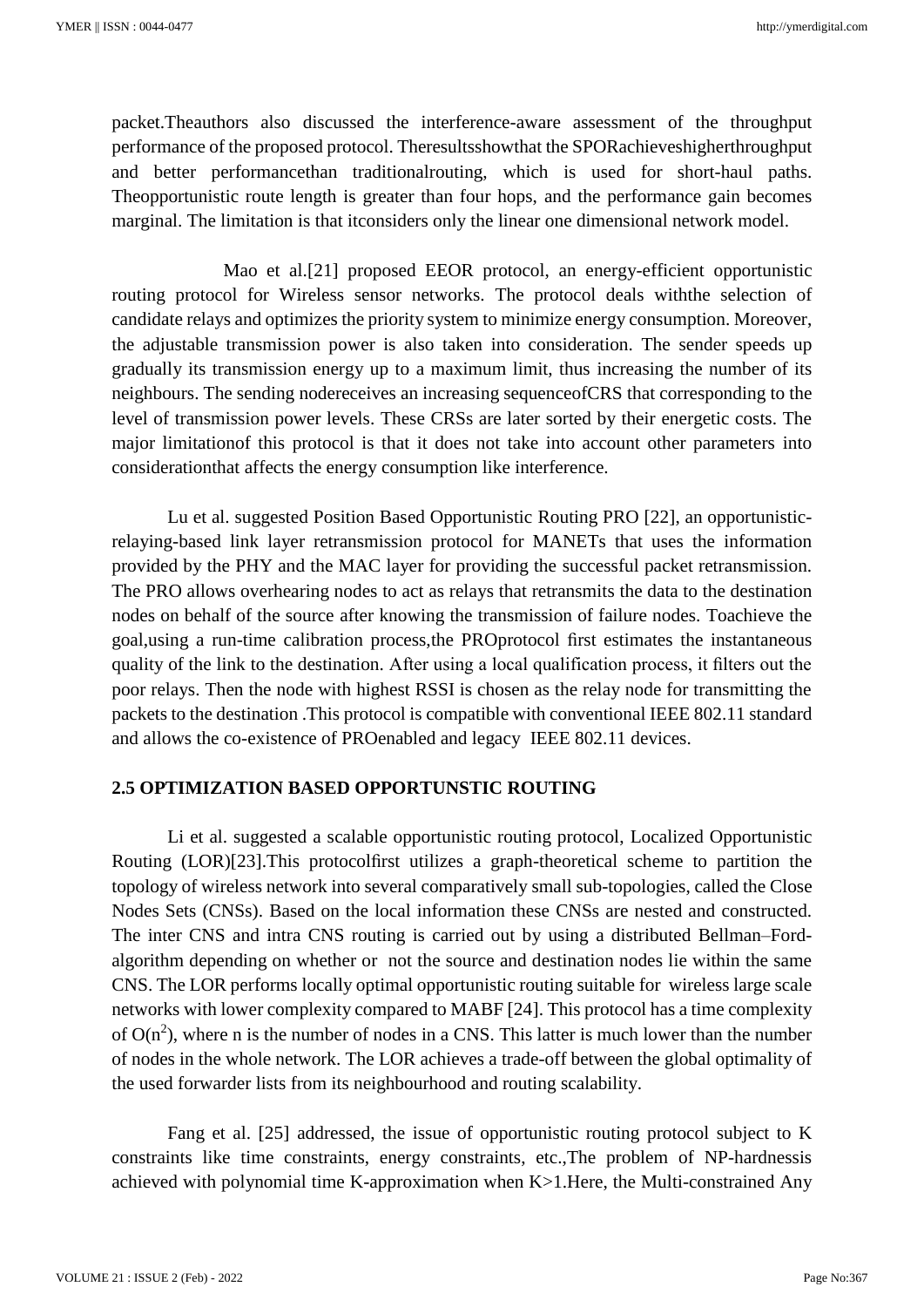Path routing algorithm (MAP) based on a generalization of the SMAF algorithm [26] is used for solving it. This algorithm is very simple and is similar to Dijkstra's algorithm and each link in the network is assigned K weights related to K distinct parameters. These parameters are addressed by the K routing inequality constraints. The algorithm governs each node which is added to the candidate relay set thatdecreases the auxiliary weight of the corresponding hyperlink. The resulting opportunistic routing algorithm, MAP, corresponds to polynomial time complexity and provides a K-approximation of the optimal solution.

Xiao et al. [27] suggested Time-sensitive Opportunistic Utility-based Routing protocol (TOUR) for Delay Tolerant Networks (DTNs). This protocol utilizes an opportunistic routing algorithm that delivers data packets through short-delay yet costly paths. The packets are assigned with initial values that delay with time. The main aim of thisprotocol is to maximize the remaining time values of the messages when they reach their appropriate destinations. A continuous per message utility function is calculated from the difference of the transmission cost incurred by the packet delivery. Thetime-varying optimal forwarding method is used in order to address the problem of probabilistic nodes that encounters. Each node in the network forwards only messages to the encountered nodes in the timevarying sets.The messages are forwarded via nodes in these preselected sets, so TOUR achieves the optimal expected utilities. Table 1 shows the comparison of the routing protocols from the above categories.

|              | Category                  | Coordination  | <b>Performance Metric</b> | <b>Scheduling</b> | <b>Mobility</b> |
|--------------|---------------------------|---------------|---------------------------|-------------------|-----------------|
| rotocol      |                           | <b>Method</b> |                           |                   |                 |
| <b>POR</b>   | Geographic Routing        | Timer         | Geographical distance     | <b>IEEE</b>       | Yes             |
|              |                           |               |                           | 802.11            |                 |
|              |                           |               |                           |                   |                 |
| <b>EXOR</b>  | Link<br>Aware<br>state    | Timer<br>and  | Expected Transmission     | Scheduled         | N <sub>o</sub>  |
|              | Routing                   | Acknowledge   | count(ETX)                |                   |                 |
|              |                           | ment          |                           |                   |                 |
| <b>DTSOR</b> | Probabilistic Routing     | Overhearing   | Packet<br>Delivery        | Scheduled         | Yes             |
|              |                           |               | Ratio(PDR)<br>and         |                   |                 |
|              |                           |               | Throughput                |                   |                 |
| <b>SPOR</b>  | Cross<br>layer            | Acknowledgm   | Throughput<br>and         | RTS/CTS           | N <sub>o</sub>  |
|              | Opportunistic             | and<br>ent    | Interference aware PDR    | based             |                 |
|              | Routing                   | Overhearing   |                           |                   |                 |
| <b>TOUR</b>  | <b>Optimization</b> based | Overhearing   | Packet Delivery ration    | N <sub>o</sub>    | Yes             |
|              |                           |               | and Delay                 |                   |                 |

|  |  |  |  | <b>Table 1: Comparison of Opportunistic Routing Protocols</b> |
|--|--|--|--|---------------------------------------------------------------|
|--|--|--|--|---------------------------------------------------------------|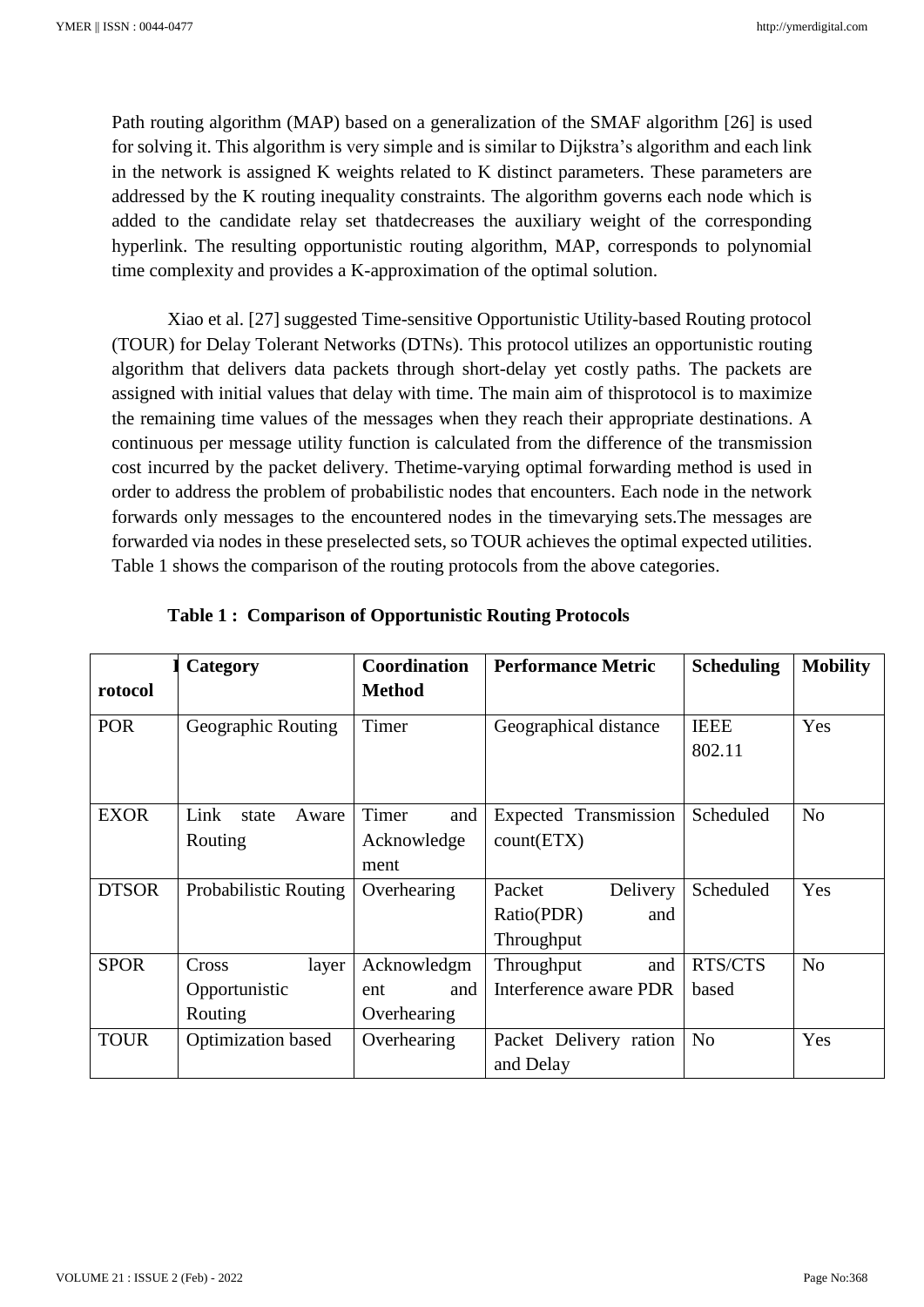# **3. PERFORMANCE ANALYSIS OF OPPORTUNSTIC ROUTING PROTOCOLS**

The Network simulator -2 (NS-2) Simulator is used to analyse the performance of the Opportunistic Routing Protocols. The Simulation is carried with 100 nodes and the network transmission range is set as 250m. The nodes are uniformly distributed in the 1000m ×800m rectangular region. The packet size of the node is 256 byes and Constant Bit Rate (CBR) is generated between the nodes. The simulation time is set at 500 seconds. The speed of a node is varied from 1m/s to 5 m/s and mobility is introduced with Reference Point Group Mobility (RPGM) model.

| $\frac{1}{2}$ . The strategy of $\frac{1}{2}$ is the position of $\frac{1}{2}$ is the strategy $\frac{1}{2}$ . The strategy of $\frac{1}{2}$<br><b>POR</b><br><b>EXOR</b><br><b>SPOR</b><br><b>TOUR</b> |       |       |              |       |     |  |  |  |
|---------------------------------------------------------------------------------------------------------------------------------------------------------------------------------------------------------|-------|-------|--------------|-------|-----|--|--|--|
| of<br><b>Number</b>                                                                                                                                                                                     |       |       | <b>DTSOR</b> |       |     |  |  |  |
| nodes                                                                                                                                                                                                   |       |       |              |       |     |  |  |  |
|                                                                                                                                                                                                         |       |       |              |       |     |  |  |  |
| 20                                                                                                                                                                                                      | 81.4% | 62%   | 82.8%        | 79.8% | 79% |  |  |  |
| 40                                                                                                                                                                                                      | 84.5% | 68    | 89%          | 82.6% | 76% |  |  |  |
| 60                                                                                                                                                                                                      | 83.4% | 70.2% | 92%          | 80.1% | 78% |  |  |  |
| 80                                                                                                                                                                                                      | 86.5% | 72%   | 93.8%        | 85%   | 83% |  |  |  |
| 100                                                                                                                                                                                                     | 85.8% | 71.8% | 95.7%        | 84%   | 79% |  |  |  |

**Table 2 : PDR Comparison of Opportunistic Routing Protocols**

The Performance of the routing protocols are analysed based on Packet Delivery Ratio (PDR) and shown in Table 2. PDR is defined as a ratio of number of packets received by destination to number of packet sent by source. The simulation is carried out based on the node density. The Figure 2 shows the comparison of Packet DeliveryRatio (PDR) of the opportunistic protocols in highly mobility environment.As the size of the network increases, the distance betweennodes also increases and the probability of packet loss for all protocols also increases. Therefore, only fewer packets will get a chance to successfully reach the destination. A comparison of various protocols shows that DTSOR algorithm acts as the best algorithm for delivering the packets to the destination, whereas EXOR algorithm shows the worst delivery ratio with malicious nodes.As in case of DTSOR, the destination node receivesalmost all packets send by source. The packet delivery ratio of DTSOR is ranging from 97.02 % to 99.43%. The packet delivery ratio of other protocols ranging from 79.651% -91. 75%. Hence DTSOR chooses the route effectively even with high mobility and having better packet delivery ratio as compared to other protocols. The EXOR protocol uses Expected Transmission Count as the performance metric for choosing the candidate list and also for selecting the Forwarder list. DTSOR ensures the security of the nodes since it uses the trust based forwarding mechanism for forwarding the packets. In DTSOR, the cooperative nodes are identified based on the trust hence the malicious nodes are easily identified.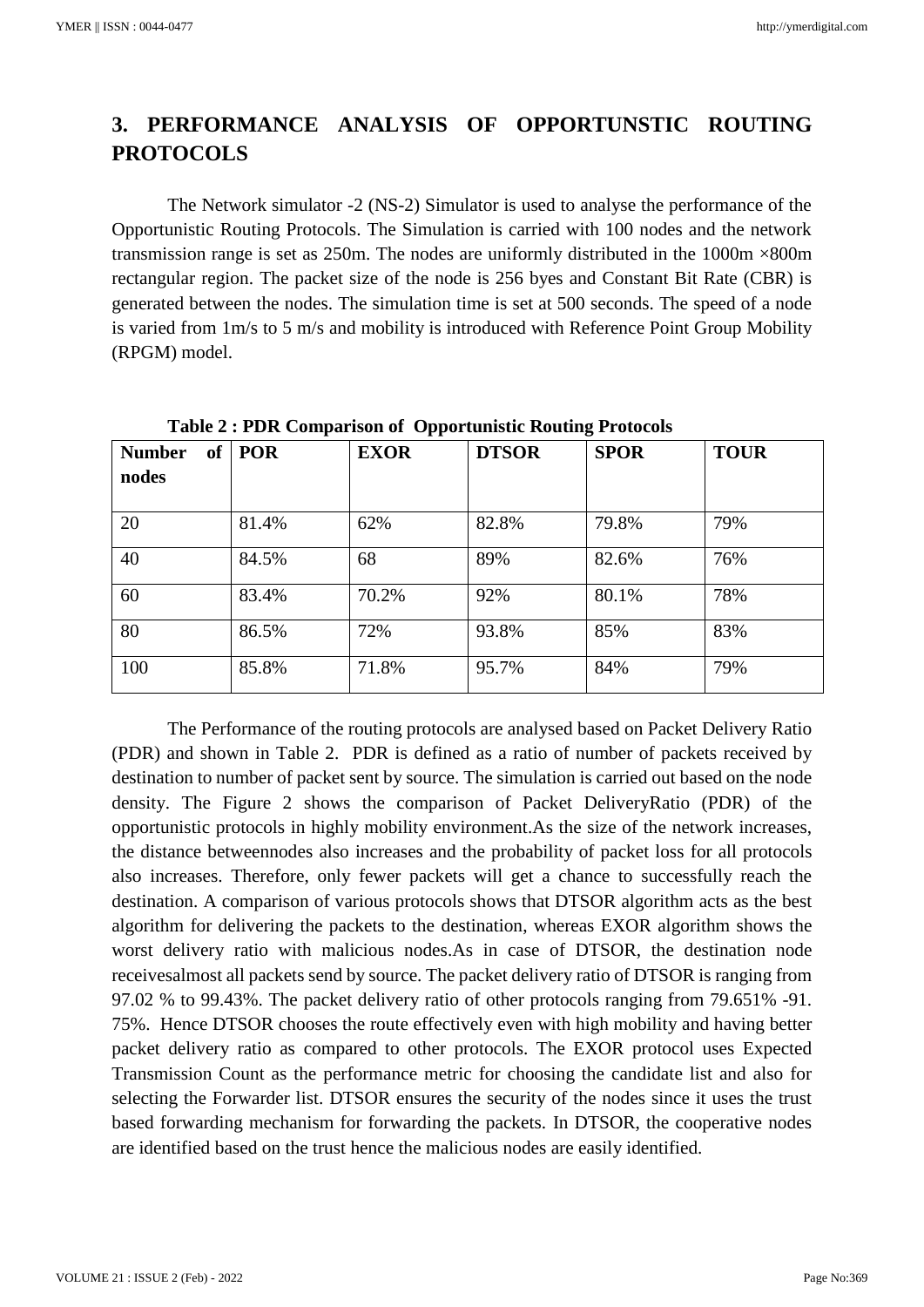

**Fig 2. Performance comparison of Opportunistic Routing Protocols** 

Interestingly, however, POR almost outperforms both SPOR and EXOR.Because the POR protocol decreases the number of hops between source and destinations. This results in a lower probability of receiving packets to malicious nodes compared to SPOR and EXOR resulting in high PDR. TOUR still outperforms EXOR by integratingboth the link delivery probability between nodes, and their geographical information for candidate selection. The experimental results shows that the opportunistic approaches using probability provides better performance in highly dynamic wireless ad hoc networks.

## **4. CONCLUSION**

A comprehensive survey of opportunistic routing protocols is discussed.The node location information is necessary for real time scenarios that includes gas leakage monitoring, and rescue operations. But, in terms of delay and reliability, these protocols may not be suited. Therefore, probabilistic opportunistic routing protocols have been taken into consideration that opts for other parameters, like link quality, weight, bandwidth and trust of a node. On comparison with the other categories of opportunistic routing, it is suitable for dynamic wireless networks, since it deals with the high mobility.Simulation results showed the behaviour and performance differences of these opportunistic routing protocols. The performance analysis clearly showed that DTSOR provides the better throughput and Packet Delivery Ratio when compared to other protocols in high mobility environments. It also ensures the security between the nodes in the network. This analysis would further help in designingadditional improvements in optimized opportunistic protocols forpreventing the invalid route that would guarantee very high quality of service in highly dynamic ad hoc networks.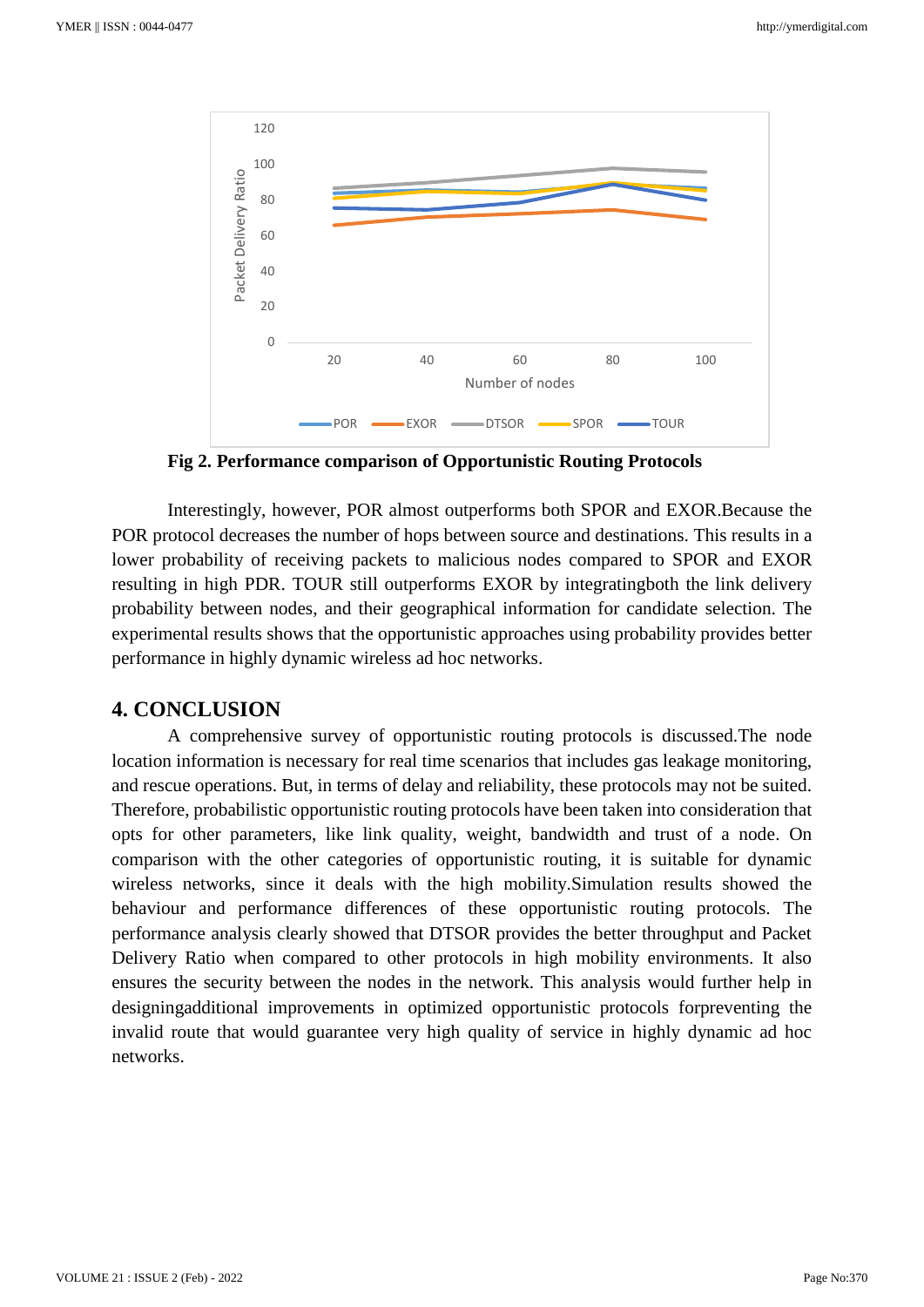# **REFERENCES**

- 1. Dhar, Subhankar. (2005). MANET: Applications, Issues, and Challenges for the Future. IJBDCN. 1. 66-92. 10.4018/jbdcn.2005040104.
- 2. Broch, J., Johnson, D., & Maltz, D. (1999). The dynamic source routing protocol for mobile ad hoc networks(DSR). IETF, MANET Working Group. Internet draft 03
- 3. Haas, Z., & Pearlman, M. (2000). The zone routing protocol (ZRP) for ad hoc network. IETF, MANET Working Group. Internet draft 03.
- 4. Perkins, Royer and Das. Ad hoc On-demand Distance Vector (AODV) Routing, RFC 3561. 2003 July; p. 1-37.
- 5. Aggarwal Akshai, Gandhi Savita, Chaubey Nirbhay. Performance analysis of AODV, DSDV and DSR in manets. International Journal of Distributed and Parallel Systems (IJDPS). 2011 November; 2(6):11.
- 6. A. Martin-Campillo, J. Crowcroft, E. Yoneki, and R. Marti, "Evaluatingopportunistic networks in disaster scenarios," *J. Netw. Comput. Appl.*,vol. 36, no. 2, pp. 870–880,2013
- 7. H. Liu, B. Zhang, H. Mouftah, X. Shen, and J. Ma, "Opportunistic routing for wireless *ad hoc*  and sensor networks: Present and future directions," *IEEE Commun. Mag.*, vol. 47, no. 12, pp. 103–109,Dec. 2009.
- 8. H. Fussler, J. Widmer, M. Kasemann, M. Mauve, and H. Hartenstein, "Contention-based forwarding for mobile ad-hoc networks," *Ad HocNetw.*, vol. 1, no. 4, pp. 351–369, Nov. 2003.
- 9. K. Zeng,W. Lou, J. Yang, and D. Brown III, "On throughput efficiency of geographic opportunistic routing in multihop wireless networks," *MobileNetw. Appl.*, vol. 12, no. 5, pp. 347–357, Dec. 2007.
- 10. S. Yang, F. Zhong, C. Yeo, B. Lee, and J. Boleng, "Position based opportunistic routing for robust data delivery in MANETs," in *Proc.IEEE Conf. GLOBECOM*, Dec. 2009, pp. 1–6.
- 11. S. Biswas and R. Morris, "Opportunistic routing in multi-hop wirelessnetworks," in *Proc. Conf. ACM SIGCOMM*, Aug. 2005, pp. 69–74.
- 12. C. Hsu, H. Liu, and W. Seah, "Economy: A duplicate free opportunistic routing," in *Proc. 6th ACM In. Conf. Mobile Technol. Appl. Syst.*, 2009,pp. 17:1–17:6.
- 13. S. Chachulski, M. Jennings, S. Katti, and D. Katabi, "Trading structure for randomness in wireless opportunistic routing," in *Proc. Conf. ACMSIGCOMM*, Oct. 2007, pp. 169–180.
- 14. D. Koutsonikolas, C. Wang, and Y. Hu, "CCACK: Efficient network coding based opportunistic routing through cumulative coded acknowledgments,"in *Proc. IEEE Conf. INFOCOM*, 2010, pp. 1–9.
- 15. J. Burgess, B. Gallagher, D. Jensen, and B. N. Levine, "MaxProp: Routing for vehicle-based disruption-tolerant networks," in *Proc. 25th IEEEConf. INFOCOM*, Apr. 2006, pp. 1–11.
- 16. J. L. V. Conan and T. Friedman, "Fixed point opportunistic routing in delay tolerant networks," *IEEE J. Sel. Areas Commun.*, vol. 26, no. 5,pp. 773–782, Jun. 2008.
- 17. S. Nelson, M. Bakht, and R. Kravets, "Encounter-based routing in DTNs," in *Proc. IEEE INFOCOM*, Apr. 2009, pp. 846–854.
- 18. K. Pushpalatha, M. Karthikeyan, "A generalized framework for disruption tolerant secure opportunistic routing during emergency situations using MANETs" in Cluster Computing, New York, NY, USA:Springer, pp. 1-9, 2018.
- 19. A. Bletsas, A. Dimitriou, and J. Sahalos, "Interference-limited opportunistic relaying with reactive sensing," *IEEE Trans. Wireless Commun.*,vol. 9, no. 1, pp. 14–20, Jan. 2010.